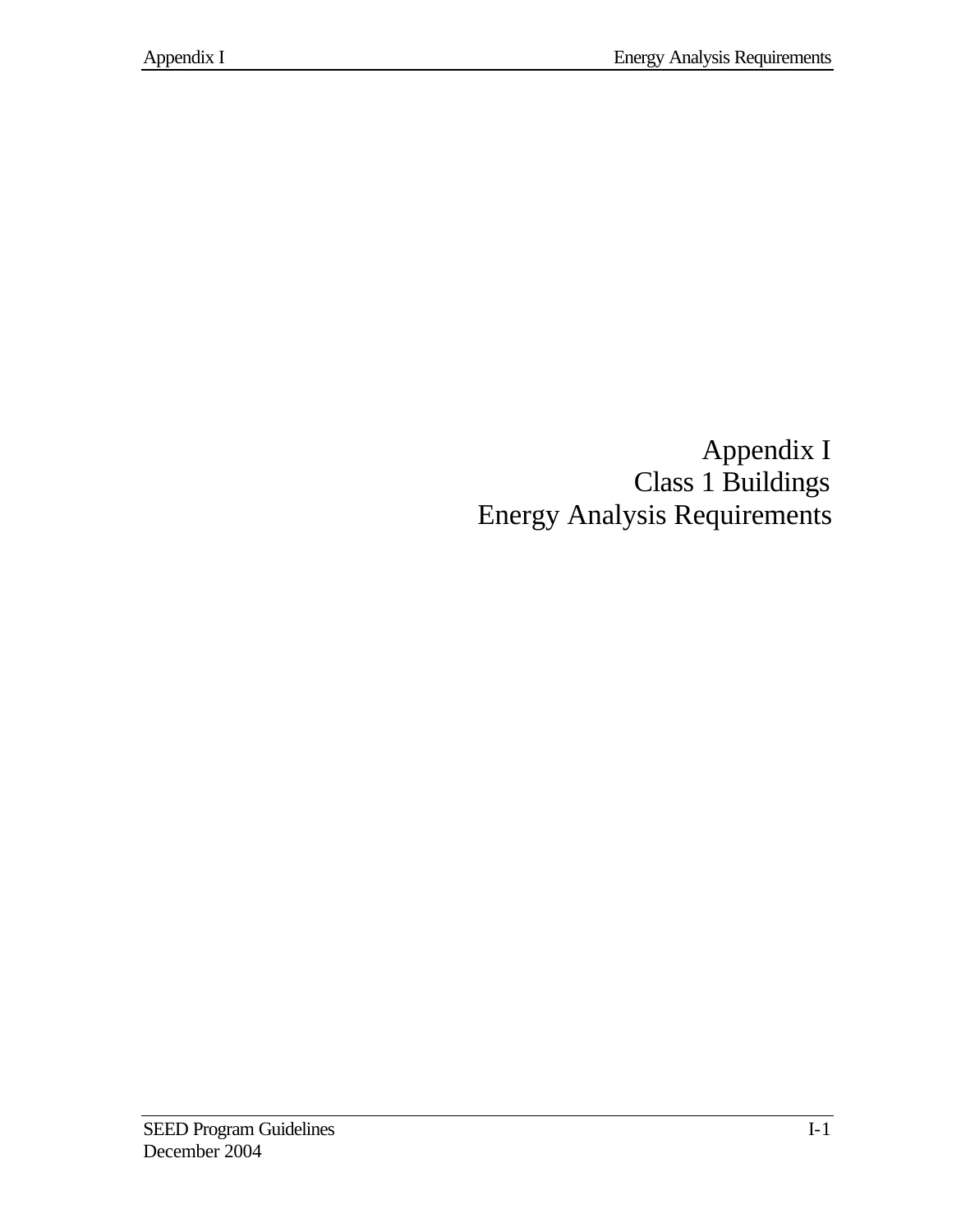# **I. DEFINITIONS**

**SEED Building**: The building as designed for construction.

**Proposed Baseline Building**: The building as planned by the Owner and the Design team before final decisions are made regarding which Energy Conservation Measures (ECMs) will be included in the SEED Building. The Proposed Baseline Building shall include ECMs that do not require cost effectiveness analysis. The Proposed Baseline Building is used to benchmark the cost effectiveness of ECMs that do require analysis.

**Code Building**: A hypothetical building design based on the SEED Building. The Code Building shall incorporate the standard design features of typical buildings of the same usage and just meet the prescriptive requirements of the Oregon Energy Code according to guidelines presented in this document. The Code building is used to benchmark the SEED Buildings' relative energy efficiency performance.

**Energy Code:** Chapter 13 of the current State of Oregon Structural Specialty Code.

**Baseline ECMs:** ECMs that are beyond code requirements and will be included in the building without analysis required. These measures represent typical design practice of the Design Team and / or measures that are commonly found to be cost effective and don't warrant individual ECM analysis.

# **II. GOALS**

- 1. To ensure that all cost effective ECMs are included in the SEED Building.
- 2. To ensure that the SEED Building uses 20% less energy than the Code Building.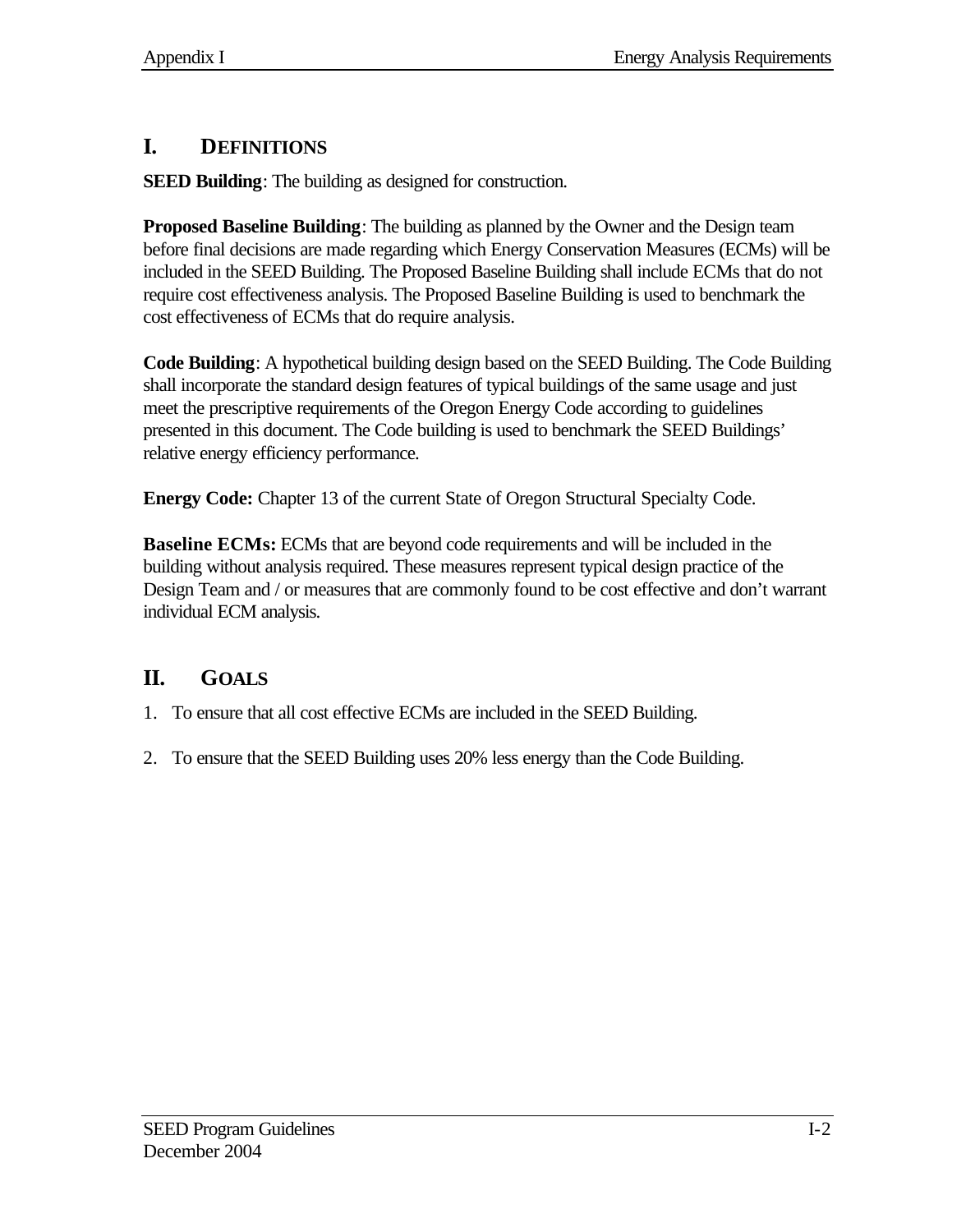### **III. OVERVIEW OF ANALYSIS APPROACH**



December 2004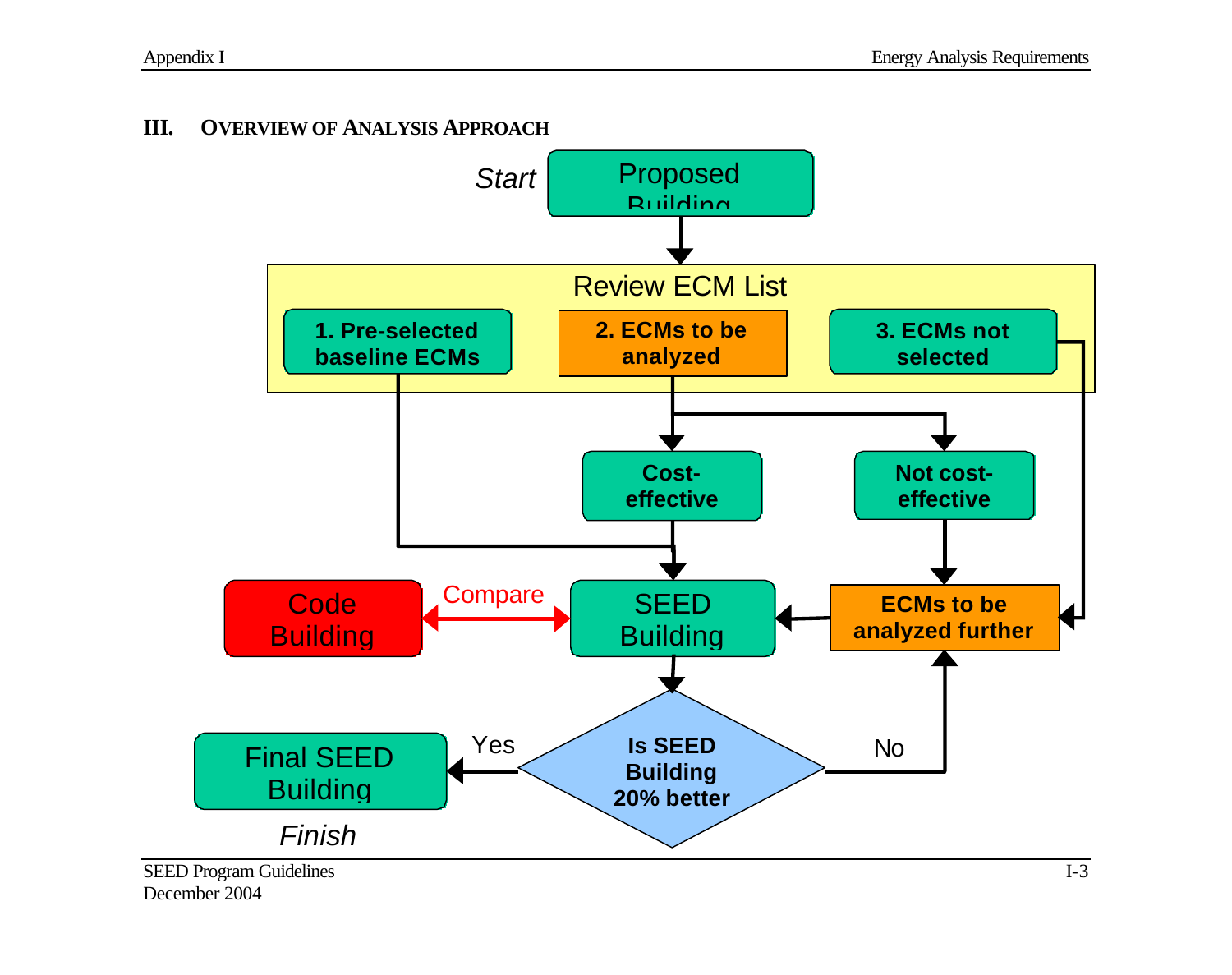## **IV. RECOMMENDED MODELING APPROACH**

#### *1. Preliminary energy analysis*

The Energy Analyst completes the preliminary energy analysis before the ECM review meeting. The preliminary energy analysis includes the Proposed Building analysis, the Code Building Analysis, individual ECM analysis, and preliminary interactive package analysis:

- a. Complete the model of the Proposed Baseline Building using the approved modeling program. The Proposed Baseline Building model includes Baseline ECMs not requiring analysis.
- b. Review the Proposed Baseline Building model end-use energy breakdown and total energy use. Compare the results to average energy use index for that type of building.
- c. Analyze energy use of ECMs individually using the Proposed Baseline model as the benchmark to determine energy savings. All manual calculations shall be fully documented (Page I-9).
- d. Complete cost estimates (Page I-10) and ECM cost-effectiveness analysis (Appendix J). ECMs are considered cost effective when the net present value (NPV) of savings is positive and the benefit-to-cost ratio (BCR) is greater than one (1.0).
- e. Rank the cost-effective measures based on their NPV. If ECMs are mutually exclusive, select the ECM with the higher NPV savings unless there are overriding aesthetic, functional, reliability, maintenance, or programmatic reasons to select an ECM that has a lower NPV. An ECM with a lower NPV also could be selected if the higher NPV alternative is not as cost-effective when analyzed in an ECM package.
- f. Complete an interactive building model containing a package of all ECMs with a BCR greater than 1 and determine the package BCR and NPV. A second interactive model may be necessary only if there are two or more ECMs that are mutually exclusive (e.g., two different kinds of heat recovery systems). In that case, select the ECM package with the highest BCR.
- g. Create a Code building model following the Guidelines located in Appendix L.
- h. Determine the percent energy savings of the SEED Building using the Code Building as the benchmark. If the SEED Building does not meet the requirement of using 20% less energy than the Code Building do the following:
- i. Select an alternative ECM package with a BCR greater than 1 that meets the minimum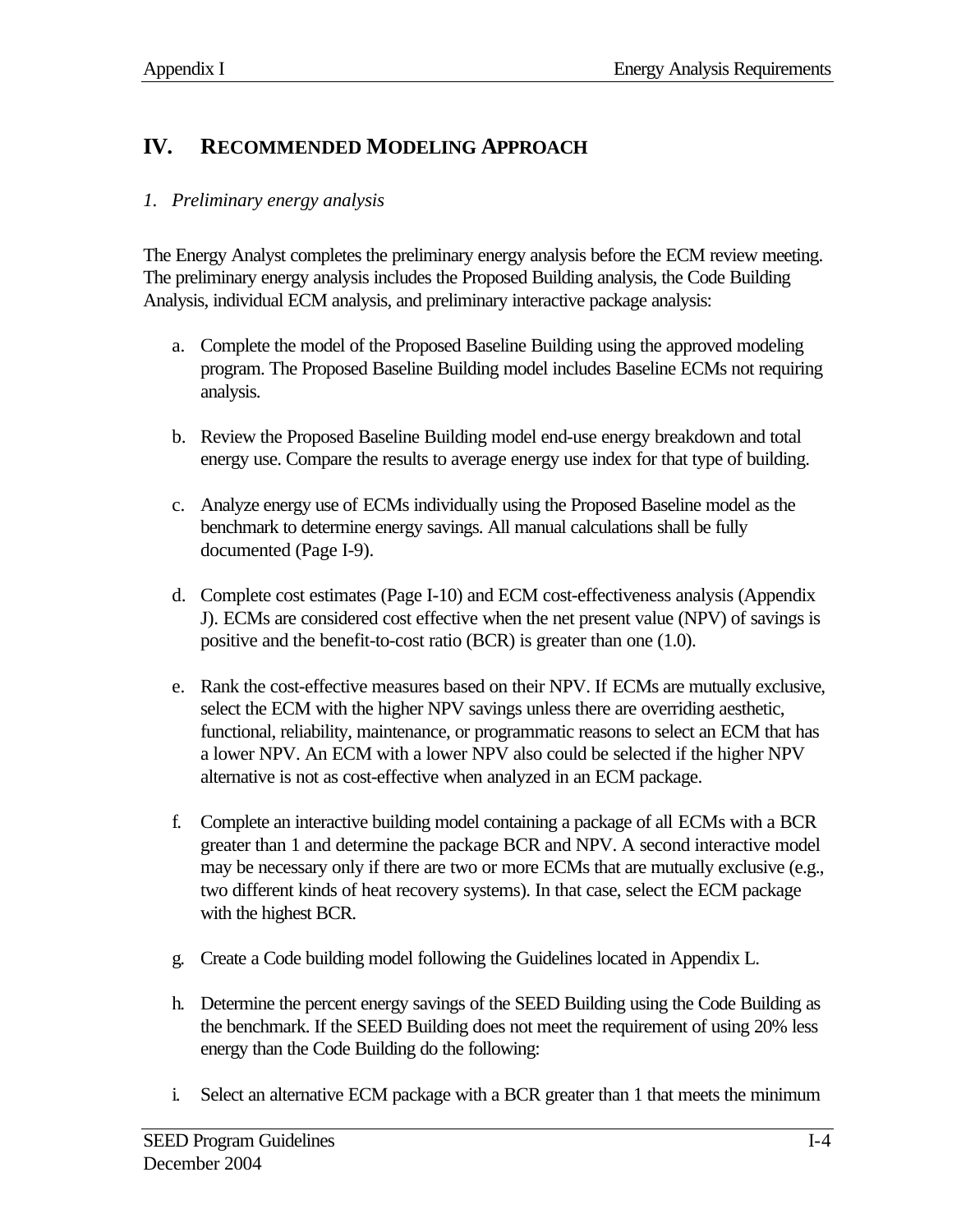20% better than code requirement.

- (a) Add to the SEED Building model one ECM (or a group of similarly ranked ECMs) with the highest BCR of the ECMs not yet in the package. Repeat this procedure until the SEED Building meets the 20% requirement, the benefit to cost ratio of the selected package is less than one, or all reasonable analyzed measures have been added.
- (b) If the SEED Building still does not meet the 20% better than code requirement, reevaluate the ECM identification list for inclusion of ECMs not originally selected for analysis. This will require consultation with the design team, the Owner, and the Department of Energy. Include these ECMs in the SEED Building Model as necessary to meet the 20% better than code requirement.
- *2. Final energy analysis*

The Energy Analyst completes the final energy analysis after the ECM review meeting. The final energy analysis includes the final ECM package analysis:

- a. Adjust individual ECM, Proposed Baseline Building analysis, or Code Building analysis, if required, based on feedback and changes at the ECM review meeting.
- b. Eliminate ECMs determined to be inappropriate or impractical at the ECM review meeting. Document reasons for their elimination.
- c. Complete the analysis of the final selected interactive package to include in the SEED Building.
- d. Refine cost estimates for ECMs to be included in the SEED Building. Make any other necessary adjustments to the ECM cost-effectiveness analysis.

### **V. BUILDING MODELING GUIDELINES**

Hourly building modeling is required for all Class 1 buildings except for the following building types which may use simplified hourly building modeling, bin modeling, or the procedures for Class 2 buildings (see Section 3):

- a. Heated-only warehouses of any size;
- b. Theaters and assembly buildings smaller than 35,000 square feet;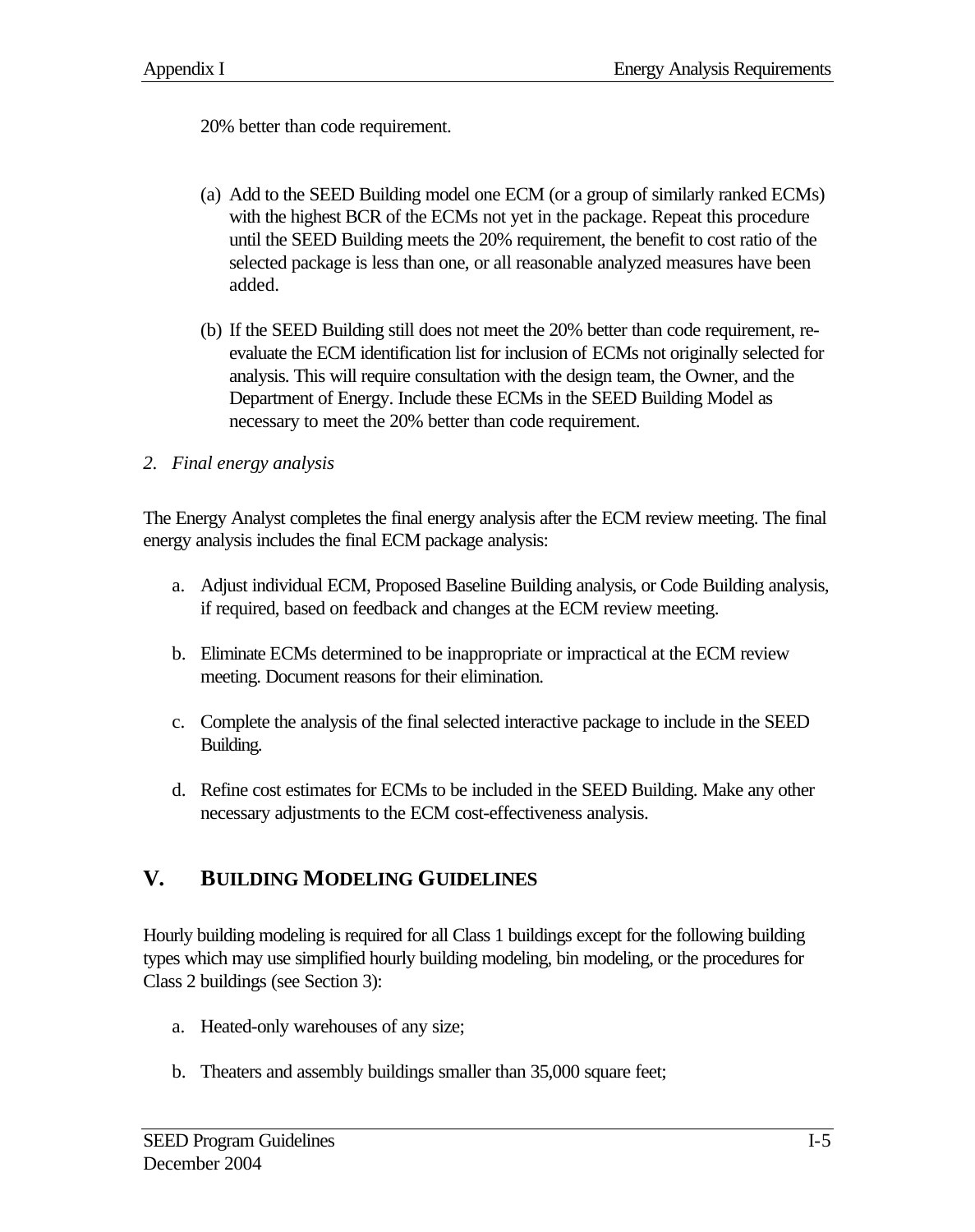- c. Office buildings smaller than 35,000 square feet;
- d. Other Class 1 Buildings for which a simplified hourly Building Model or other calculation is appropriate as approved by the Oregon Department of Energy.

#### *1. Hourly building modeling*

Hourly building modeling shall use a computer-based simulation program for the analysis of energy consumption in buildings (a program such as, but not limited to, DOE-2, BLAST, or Energy Plus). The simulation program shall include calculation methodologies for the building components being modeled.

#### *2. Simulation Program*

The simulation program shall be approved by the Oregon Department of Energy and shall, at a minimum, have the ability to model the following:

- a. a minimum of 8,760 hours per year;
- b. hourly variations in occupancy, lighting power, miscellaneous equipment power, thermostat set points, and HVAC system operation, defined separately for each day of the week and holidays;
- c. thermal mass effects;
- d. 10 or more thermal zones;
- e. part-load performance curves for mechanical equipment;
- f. capacity and efficiency correction curves for mechanical heating and cooling equipment;
- g. HVAC system controls.
- h. perform design load calculations to determine required HVAC equipment capacities and air and water flow rates in accordance with generally accepted engineering standards and handbooks
- i. perform simulation using hourly values of climate data, such as temperature and humidity for the city in which the building is to be located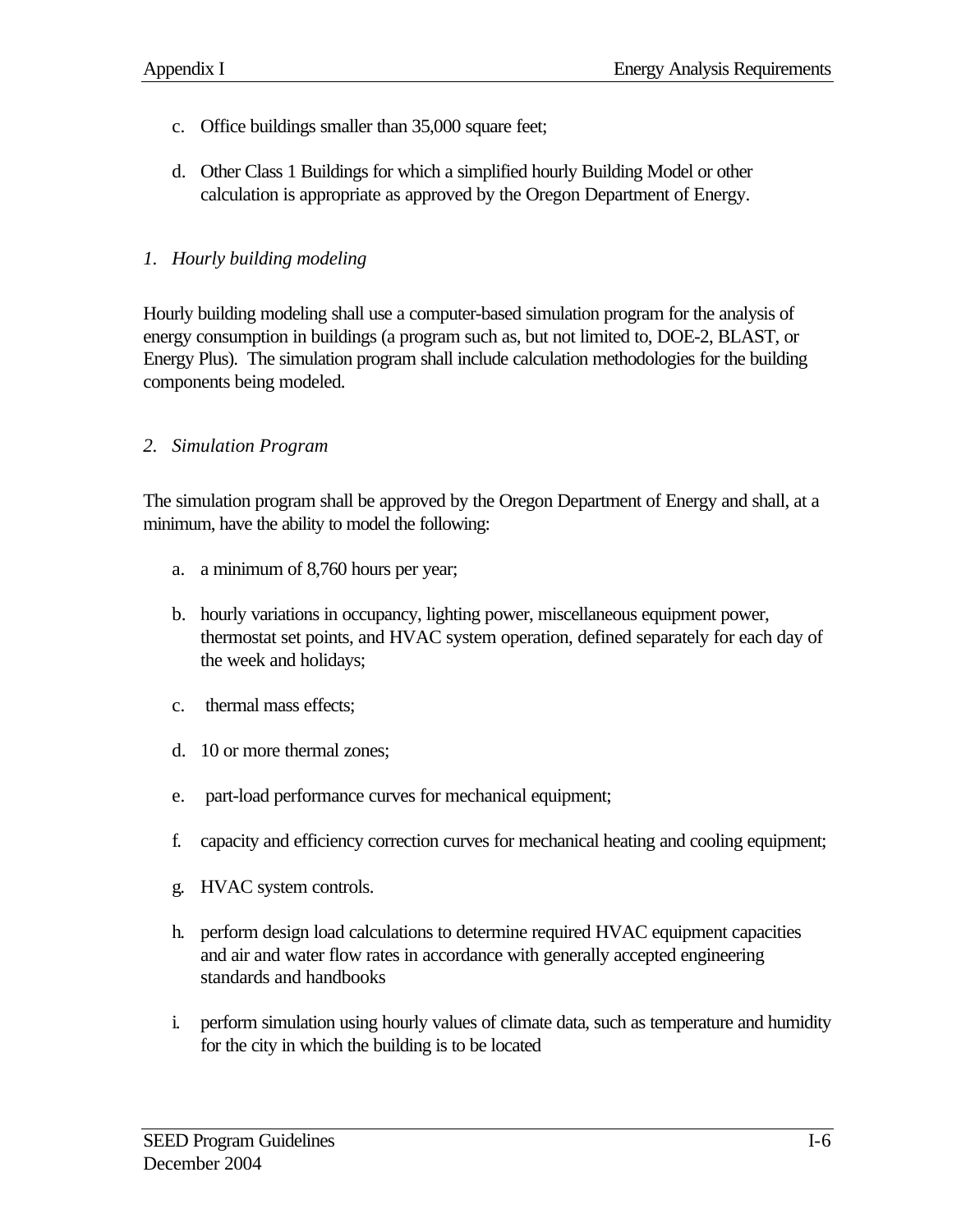#### *3. Detailed Modeling Protocol*

A detailed modeling protocol shall be used to demonstrate that the SEED Building meets the requirement of using 20% less energy than the Code Building. This protocol is described in Appendix L. The summary table below provides an example of the type of outcomes that might result from following the detailed protocol.

| <b>Parameter</b>              | <b>SEED Building</b>             | <b>Code Building</b>                            |
|-------------------------------|----------------------------------|-------------------------------------------------|
| <b>Envelope</b>               |                                  |                                                 |
| <b>Opaque Construction</b>    | As designed.                     | Code minimum pre-defined light frame            |
| Materials                     |                                  | construction.                                   |
| <b>Fenestration Thermal</b>   | As designed.                     | Code minimum based on climate zone and          |
| Performance                   |                                  | window wall ratio.                              |
| <b>Shading Devices</b>        | As planned, including fins,      | None. Windows flush with outside wall.          |
|                               | overhangs, setback, and          |                                                 |
|                               | automatically controlled shades. |                                                 |
| Window Area                   | As designed.                     | The lesser of the as designed area or 40%       |
|                               |                                  | in Zone 1 or 33% in Zone 2.                     |
| Skylight Area                 | As designed.                     | The lesser of the as designed area or 6%        |
|                               |                                  | of roof area.                                   |
| <b>Building Orientation</b>   | As designed.                     | Same as proposed or average of (4) $90^{\circ}$ |
|                               |                                  | rotations if approved by ODOE.                  |
| <b>Lighting</b>               |                                  |                                                 |
| <b>Lighting Power Density</b> | As designed.                     | Per Code, Table 13G                             |
| <b>Lighting Schedules</b>     | As determined by Owner and       | Same as proposed with adjustments               |
|                               | design team.                     | allowed for lighting controls beyond code       |
|                               |                                  | requirements.                                   |
| <b>HVAC</b>                   |                                  |                                                 |
| <b>HVAC</b> Zones.            | As designed.                     | Same as proposed.                               |
| System Type                   | As designed.                     | Derived from system "map" based on              |
|                               |                                  | building size, usage, and heating source.       |
| <b>Heating Source</b>         | As designed.                     | Based on proposed heating source.               |
| Cooling Source                | As designed.                     | Packaged DX or water cooled chiller             |
|                               |                                  | dependant on building size.                     |
| <b>Ventilation Rate</b>       | Code required/ as designed.      | Same as proposed with limited exception         |
|                               |                                  | for demand controlled ventilation.              |
| <b>Thermostat Setpoints</b>   | As designed.                     | Same as proposed.                               |
|                               |                                  |                                                 |

#### **Summary of SEED Building Modeling Parameters for Demonstrating Performance in Excess of Code**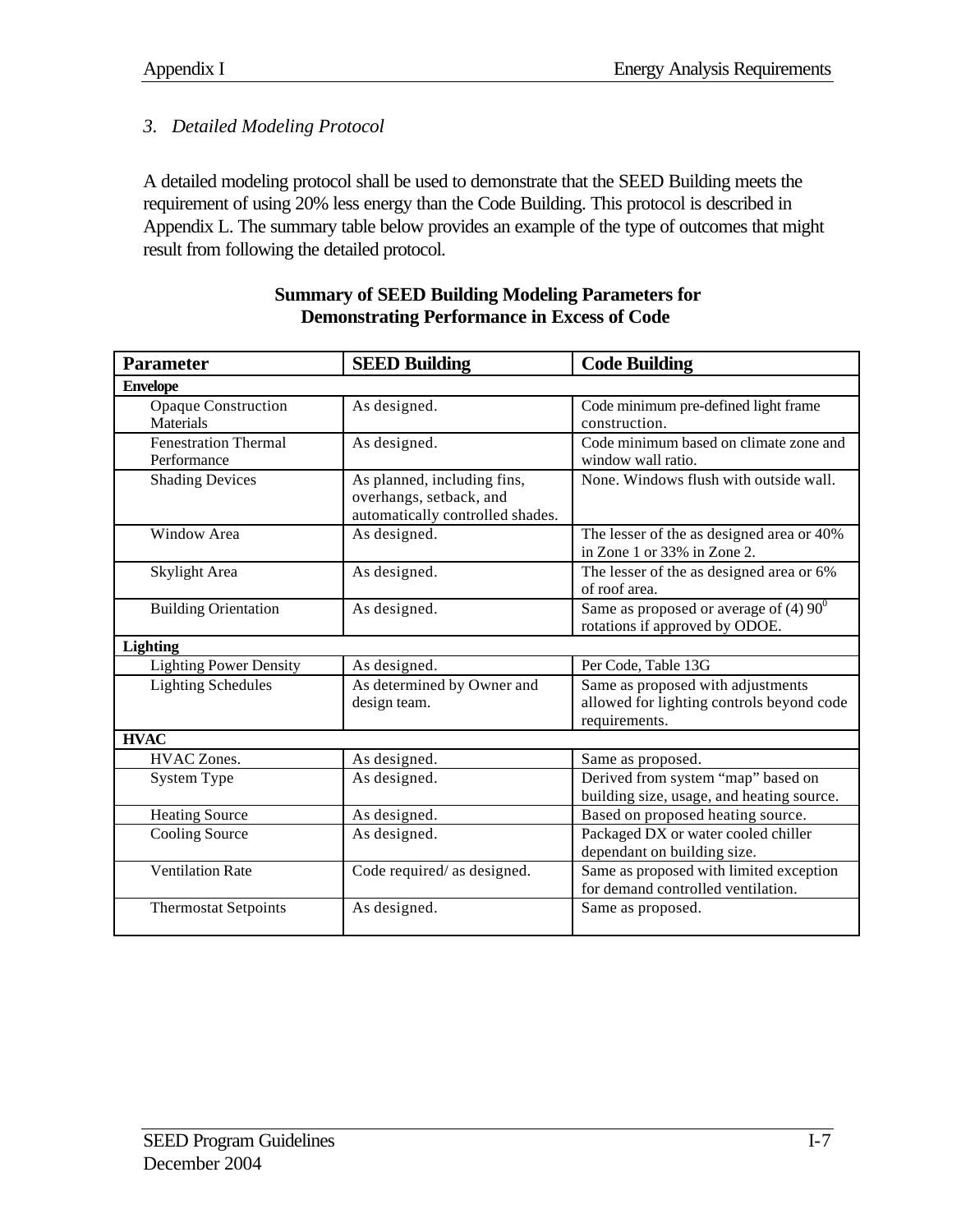| <b>Fan Schedules</b>                                                                     | "On" when space is occupied.<br>Cycled during unoccupied.                                                           | Same as proposed.                                                       |
|------------------------------------------------------------------------------------------|---------------------------------------------------------------------------------------------------------------------|-------------------------------------------------------------------------|
| Fan Power                                                                                | As designed.                                                                                                        | As allowed by code, Section 1318.4.2.                                   |
| <b>Pumping Energy</b>                                                                    | As designed.                                                                                                        | Per rules in performance rating method<br>(from ASHRAE)                 |
| Economizers                                                                              | As designed.                                                                                                        | As required by code.                                                    |
| <b>Motor Efficiencies</b>                                                                | As designed.                                                                                                        | As required by code Table 13T                                           |
| <b>Equipment Capacity</b>                                                                | As designed.                                                                                                        | Based on sizing runs. Oversized 15% for<br>cooling and 25% for heating. |
| <b>Equipment Efficiencies</b>                                                            | As designed.                                                                                                        | Minimum code requirements, Tables 13L<br>through 13R.                   |
| <b>System Airflow</b>                                                                    | As designed.                                                                                                        | Based on supply-air-to-room-air<br>temperature difference of 20°F       |
| <b>Building Usage Schedules</b>                                                          | As planned for the building.<br>Determined by Owner and design<br>team.                                             | Same as proposed.                                                       |
| <b>Domestic Hot Water System</b>                                                         | As designed.                                                                                                        | Equipment type same as proposed.<br>Efficiencies per code, Table 13I.   |
| <b>Other Non-Regulated Loads</b><br>including Plug Loads and<br><b>Process Equipment</b> | As designed                                                                                                         | Same as proposed.                                                       |
| <b>Building Electric Transformers</b>                                                    | As designed                                                                                                         | Same as proposed unless authorized by<br>ODOE.                          |
| <b>Utility Rates</b>                                                                     | Actual rates in effect at start of<br>construction, or default rates<br>provided by Oregon Department<br>of Energy. | Same as proposed.                                                       |
| <b>Weather Data</b>                                                                      | Climate data from location of<br>proposed building.                                                                 | Same as proposed.                                                       |

The inputs for the Proposed Baseline, ECM runs, SEED building and the Code Building shall be submitted in a table format in the Energy Analysis report, (See Appendix H, Section II Report Appendices, Tables A-1, A-2).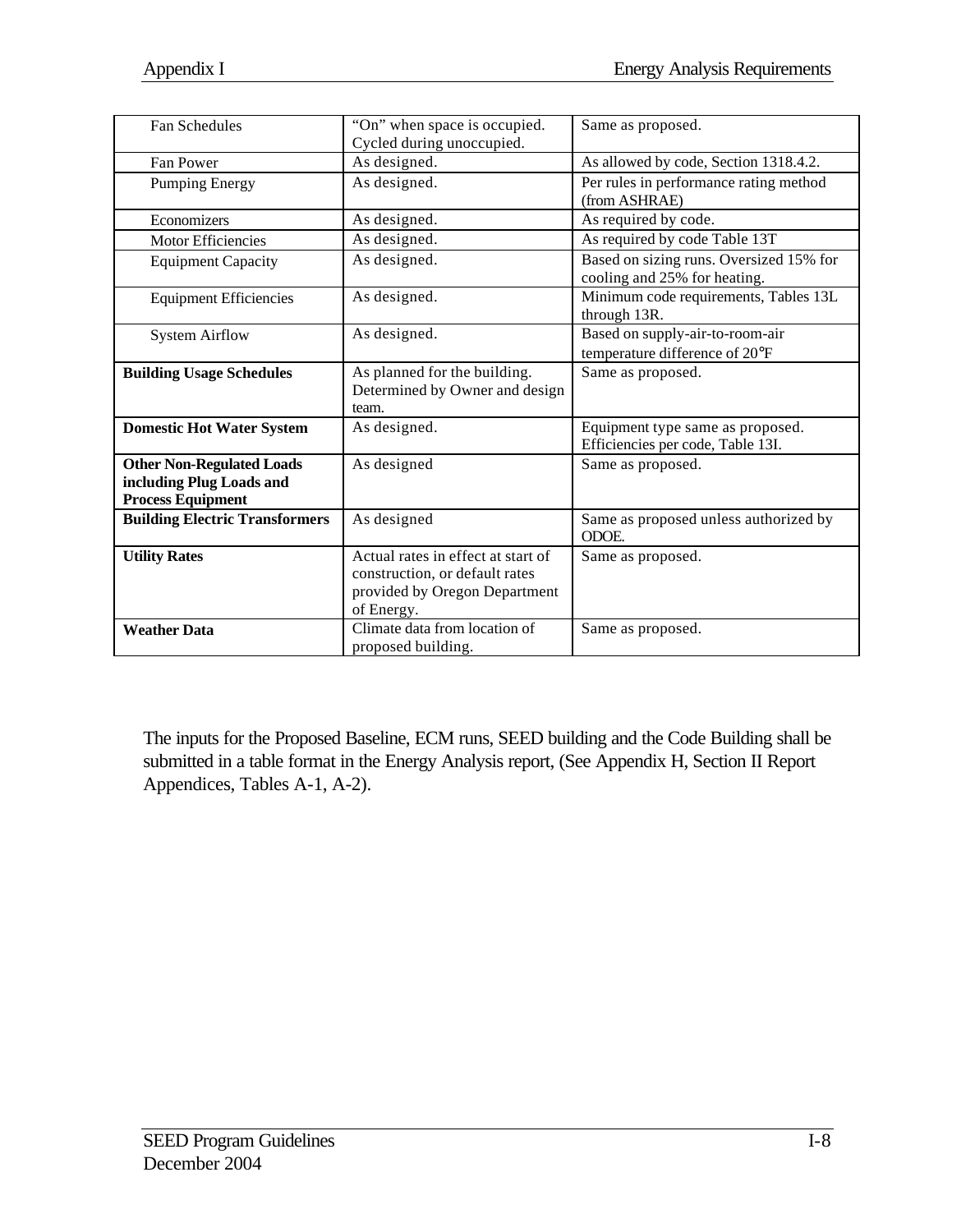#### *Guidelines for Manual Calculations*

Where no *simulation program* is available that adequately models a design, material, or device, the Oregon Department of Energy may approve manual calculations to demonstrate savings. Manual calculations shall include documentation of the calculations performed and theoretical and/or empirical information supporting the accuracy of the method. Documentation should provide sufficient detail to reflect all aspects of the ECM energy use impact. The following guidelines shall be followed:

- a. Manual calculation methods may be used for:
	- i. The initial analysis to screen ECMs for potential elimination. Simple methods may include assumed percentages of baseline energy use as determined by computer model or standard engineering formulas applied to appropriate hourly bin analysis.
	- ii. Simple ECMs that interact in a very limited way with the building thermal characteristics. Examples are motor efficiency changes, lighting in unconditioned spaces, exterior lighting, steam trap monitoring, and other ancillary devices.
	- iii. Reduction of preliminary data to values for input into the building model. Examples are generation of U-values for finned or underground surfaces, pool and other process loads, domestic hot water loads, and determination of lighting load.
	- iv. Post-processing of data from the hourly building model reports to simulate measures that cannot be accurately simulated within the building model. Examples include complex central plant storage or heat recovery strategies that cannot be simulated directly with the model.
- b. Manual calculations must be fully documented:
	- i. State all assumptions and basis for calculations.
	- ii. Show units of all values and intermediate steps of all calculations in algebraic format.
	- iii. Provide references for all empirically-derived weighting factors, formulas, or input values.
	- iv. Computerized spreadsheets, programmable calculators, and analyst-developed computer programs may be used to replicate simple manual calculations as long as full formula references and documentation is included. Documentation includes a fully developed sample problem showing all input, derivation, and output. Copies of program code, program listings, or spreadsheet formula listings are not acceptable documentation.